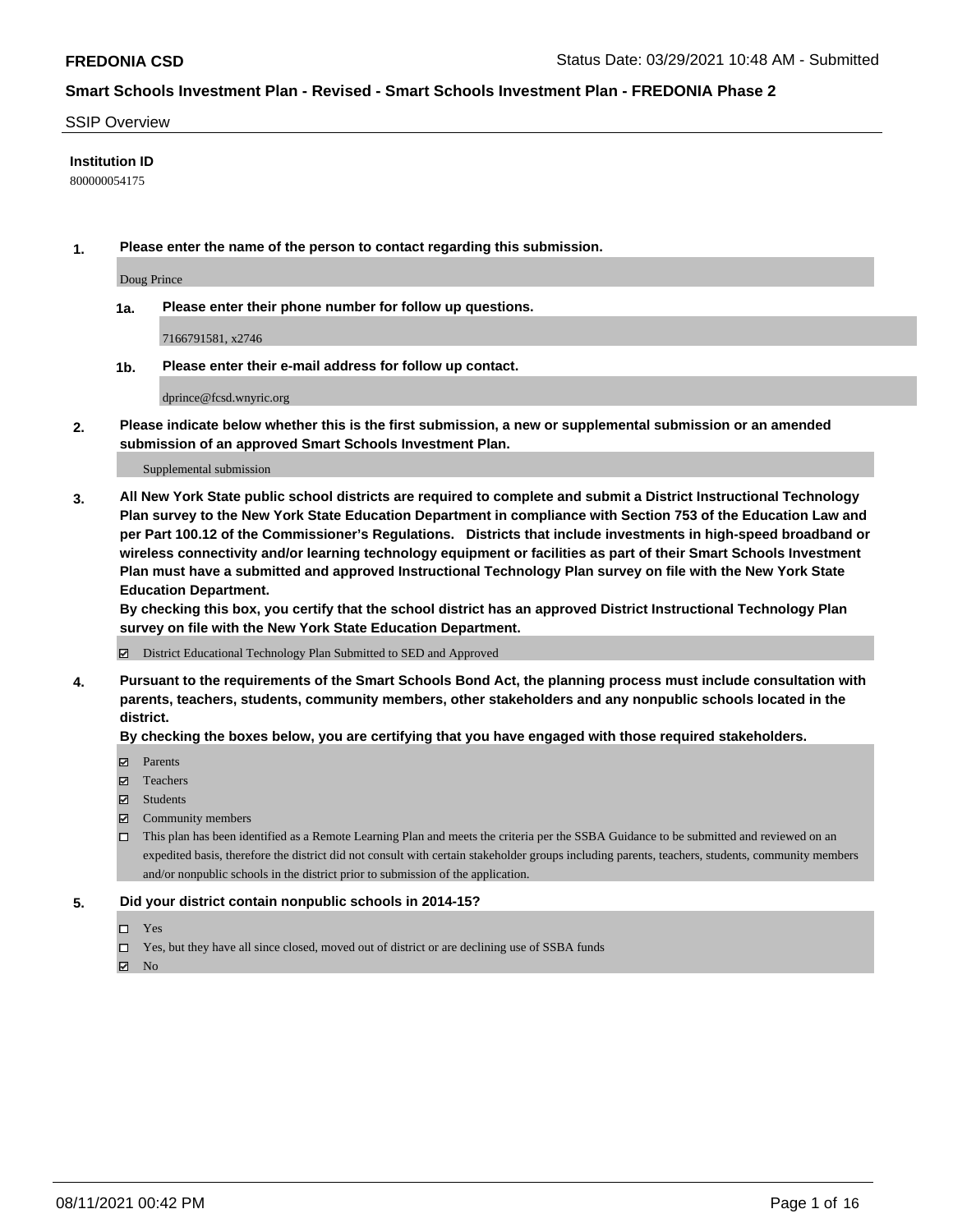#### SSIP Overview

**6. Certify that the following required steps have taken place by checking the boxes below:**

- The district developed and the school board approved a preliminary Smart Schools Investment Plan.
- The preliminary plan was posted on the district website for at least 30 days. The district included an address to which any written comments on the plan should be sent.
- The school board conducted a hearing that enabled stakeholders to respond to the preliminary plan. This hearing may have occured as part of a normal Board meeting, but adequate notice of the event must have been provided through local media and the district website for at least two weeks prior to the meeting.
- The district prepared a final plan for school board approval and such plan has been approved by the school board.
- $\boxtimes$  The final proposed plan that has been submitted has been posted on the district's website.
- This Plan has been identified as a Remote Learning Plan and meets the criteria per the SSBA Guidance to be submitted and reviewed on an expedited basis, therefore this plan has not met certain stakeholder engagement requirements including, consulting with nonpublic schools in advance of plan submission, having the school board conduct a hearing on the plan and/or posting the plan to the district website for a minimum of 30 days. This district will post the Remote Learning Plan to the district's website upon submission of the application.
- **6a. Please upload the proposed Smart Schools Investment Plan (SSIP) that was posted on the district's website, along with any supporting materials. Note that this should be different than your recently submitted Educational Technology Survey. The Final SSIP, as approved by the School Board, should also be posted on the website and remain there during the course of the projects contained therein.**

Smart Schools Investment Plan - FREDONIA Phase 2.pdf

**6b. Enter the webpage address where the final Smart Schools Investment Plan is posted. The Plan should remain posted for the life of the included projects.**

https://www.fredonia.wnyric.org/Page/409#calendar986/20200317/month

**7. Please enter an estimate of the total number of students and staff that will benefit from this Smart Schools Investment Plan based on the cumulative projects submitted to date.**

1,650

**8. An LEA/School District may partner with one or more other LEA/School Districts to form a consortium to pool Smart Schools Bond Act funds for a project that meets all other Smart School Bond Act requirements. Each school district participating in the consortium will need to file an approved Smart Schools Investment Plan for the project and submit a signed Memorandum of Understanding that sets forth the details of the consortium including the roles of each respective district.**

 $\Box$  The district plans to participate in a consortium to partner with other school district(s) to implement a Smart Schools project.

**9. Please enter the name and 6-digit SED Code for each LEA/School District participating in the Consortium.**

| <b>Partner LEA/District</b> | <b>ISED BEDS Code</b> |
|-----------------------------|-----------------------|
| (No Response)               | (No Response)         |

**10. Please upload a signed Memorandum of Understanding with all of the participating Consortium partners.**

(No Response)

**11. Your district's Smart Schools Bond Act Allocation is:**

\$1,104,592

**12. Final 2014-15 BEDS Enrollment to calculate Nonpublic Sharing Requirement**

|            | <b>Public Enrollment</b> | Nonpublic Enrollment | Total Enrollment | I Nonpublic Percentage |
|------------|--------------------------|----------------------|------------------|------------------------|
| Enrollment | .492                     |                      | .492.00          | 0.00                   |

**13. This table compares each category budget total, as entered in that category's page, to the total expenditures listed in the category's expenditure table. Any discrepancies between the two must be resolved before submission.**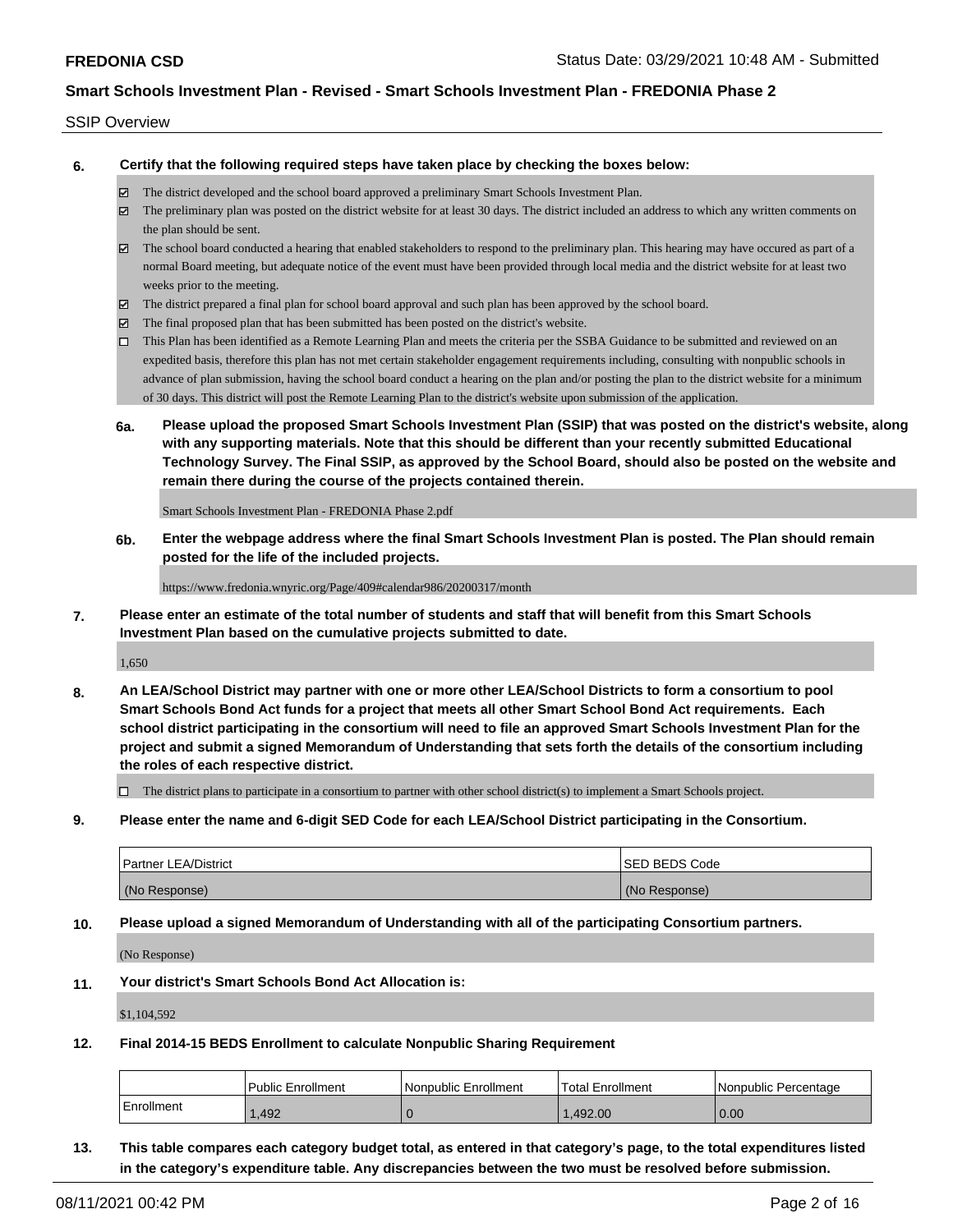SSIP Overview

|                                                 | Sub-Allocations | <b>Expenditure Totals</b> | <b>Difference</b> |
|-------------------------------------------------|-----------------|---------------------------|-------------------|
| <b>School Connectivity</b>                      | 60,877.00       | 60,877.00                 | 0.00              |
| <b>Connectivity Projects for</b><br>Communities | 0.00            | 0.00                      | 0.00              |
| <b>Classroom Technology</b>                     | 248,636.00      | 248,636.00                | 0.00              |
| Pre-Kindergarten Classrooms                     | 0.00            | 0.00                      | 0.00              |
| Replace Transportable<br>Classrooms             | 0.00            | 0.00                      | 0.00              |
| <b>High-Tech Security Features</b>              | 0.00            | 0.00                      | 0.00              |
| Nonpublic Loan                                  | 0.00            | 0.00                      | 0.00              |
| Totals:                                         | 309,513         | 309,513                   | 0                 |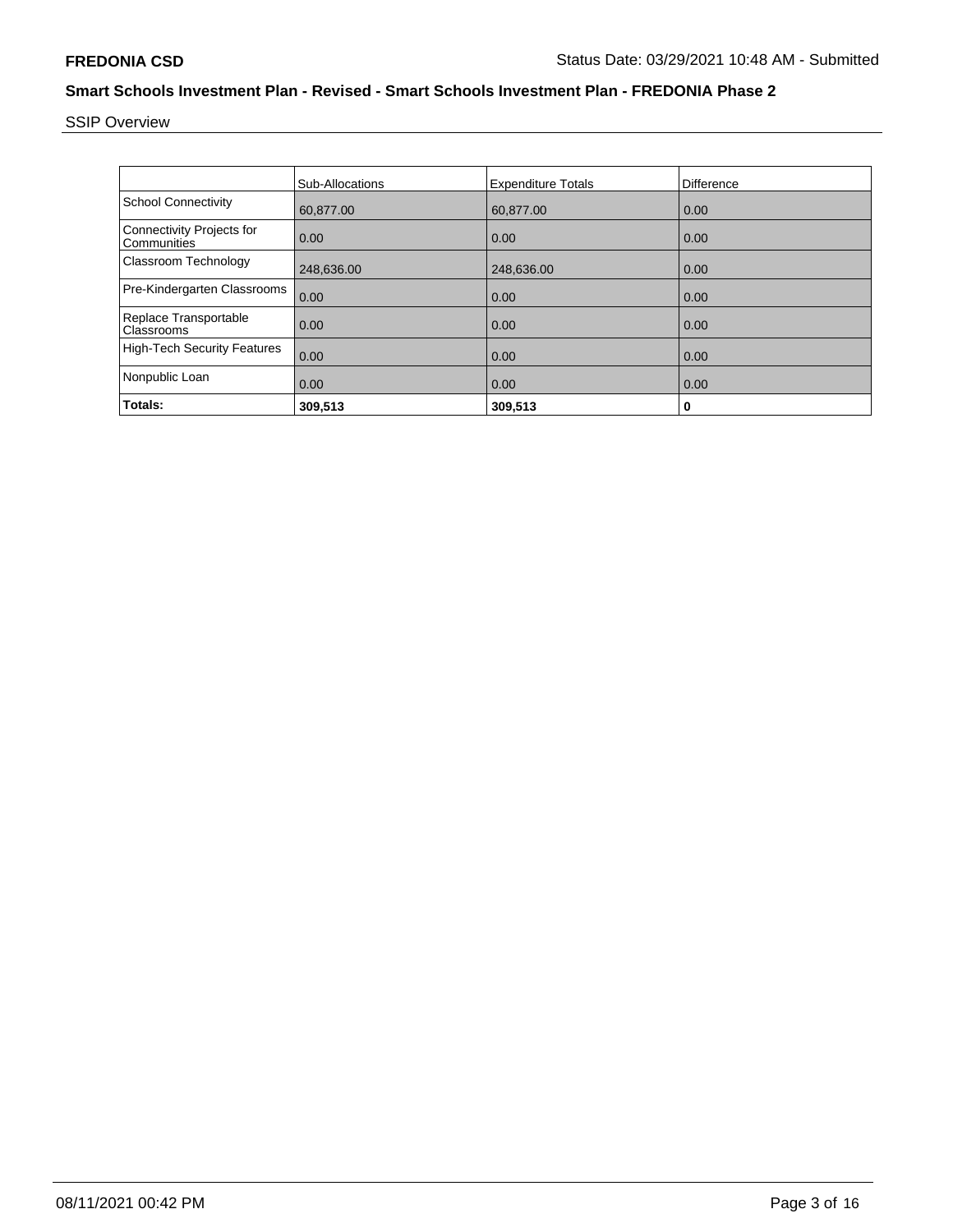School Connectivity

- **1. In order for students and faculty to receive the maximum benefit from the technology made available under the Smart Schools Bond Act, their school buildings must possess sufficient connectivity infrastructure to ensure that devices can be used during the school day. Smart Schools Investment Plans must demonstrate that:**
	- **• sufficient infrastructure that meets the Federal Communications Commission's 100 Mbps per 1,000 students standard currently exists in the buildings where new devices will be deployed, or**
	- **• is a planned use of a portion of Smart Schools Bond Act funds, or**
	- **• is under development through another funding source.**

**Smart Schools Bond Act funds used for technology infrastructure or classroom technology investments must increase the number of school buildings that meet or exceed the minimum speed standard of 100 Mbps per 1,000 students and staff within 12 months. This standard may be met on either a contracted 24/7 firm service or a "burstable" capability. If the standard is met under the burstable criteria, it must be:**

**1. Specifically codified in a service contract with a provider, and**

**2. Guaranteed to be available to all students and devices as needed, particularly during periods of high demand, such as computer-based testing (CBT) periods.**

### **Please describe how your district already meets or is planning to meet this standard within 12 months of plan submission.**

The Fredonia Central School District currently possesses sufficient connectivity infrastructure ensuring all devices can be used during the school day. The district's infrastructure meets the Federal Communications Commission's 100 Mbps per 1,000 students standard. We currently have a one gigabit internet service provided by the Western New York Regional Information Center which exceeds the Smart Schools Bond Act requirement.

- **1a. If a district believes that it will be impossible to meet this standard within 12 months, it may apply for a waiver of this requirement, as described on the Smart Schools website. The waiver must be filed and approved by SED prior to submitting this survey.**
	- $\Box$  By checking this box, you are certifying that the school district has an approved waiver of this requirement on file with the New York State Education Department.
- **2. Connectivity Speed Calculator (Required). If the district currently meets the required speed, enter "Currently Met" in the last box: Expected Date When Required Speed Will be Met.**

|                  | l Number of     | Required Speed | Current Speed in   Expected Speed |                                                       | Expected Date        |
|------------------|-----------------|----------------|-----------------------------------|-------------------------------------------------------|----------------------|
|                  | <b>Students</b> | l in Mbps      | <b>Mbps</b>                       | to be Attained<br>Within 12 Months 1Speed Will be Met | When Reauired        |
| Calculated Speed | 1.492           | 149.20         | 1000                              | (No Response)                                         | <b>Currently Met</b> |

# **3. Describe how you intend to use Smart Schools Bond Act funds for high-speed broadband and/or wireless connectivity projects in school buildings.**

We intend to purchase Uninterruptible Power Supplies (UPS's) for each of our network closets throughout the district. These battery pack up devices will provide power for all of our network devices in the event of a power outage.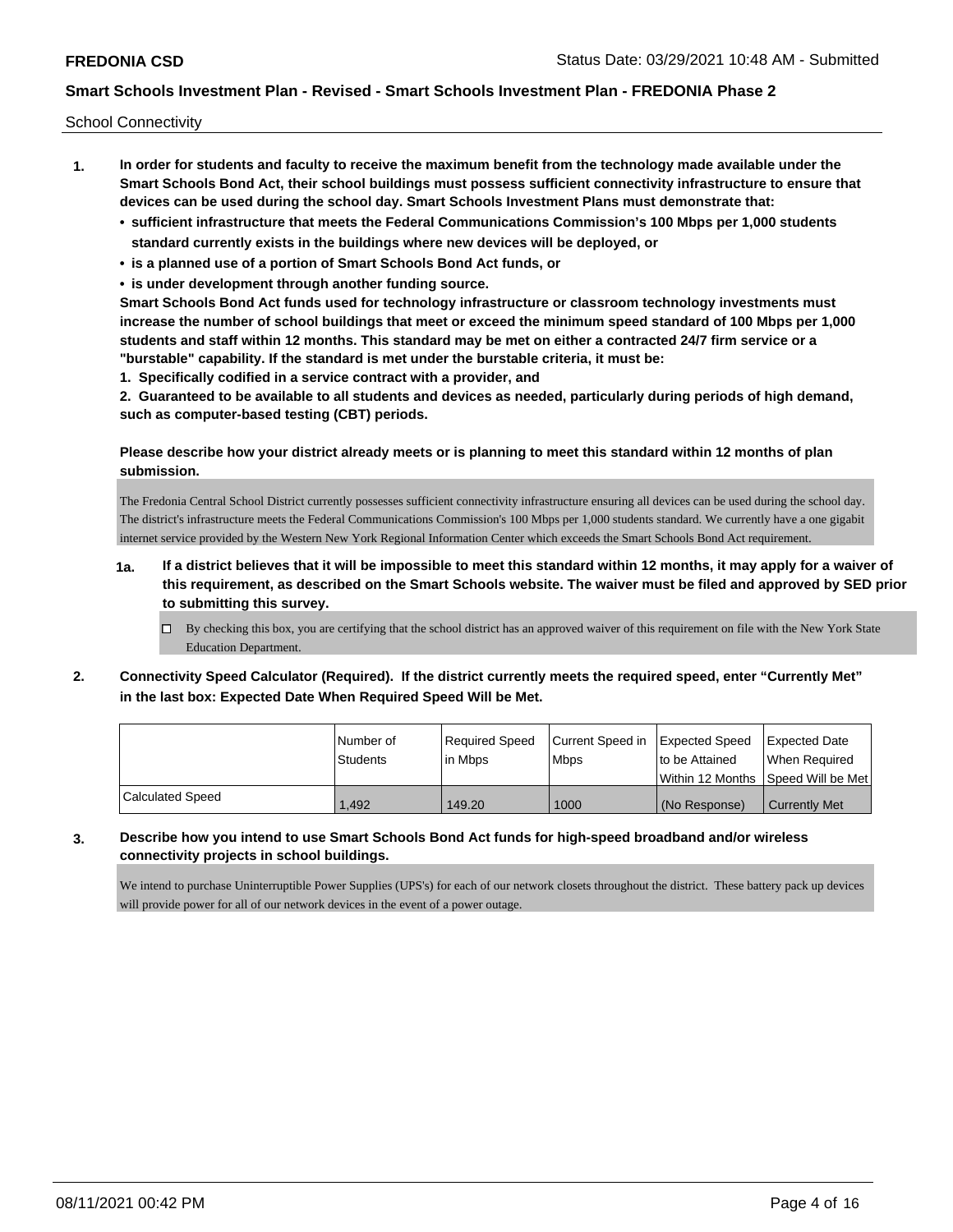School Connectivity

**4. Describe the linkage between the district's District Instructional Technology Plan and how the proposed projects will improve teaching and learning. (There should be a link between your response to this question and your responses to Question 1 in Section IV - NYSED Initiatives Alignment: "Explain how the district use of instructional technology will serve as a part of a comprehensive and sustained effort to support rigorous academic standards attainment and performance improvement for students."** 

### **Your answer should also align with your answers to the questions in Section II - Strategic Technology Planning and the associated Action Steps in Section III - Action Plan.)**

It is the belief of the Fredonia Central School District that students should learn the technology skills necessary to learn in the 21st century through the integration of technology into the curriculum. The technology purchases we intend to make will encourage our teachers and students to differentiate classroom instruction. Specifically, it will encourage creativity and innovation, increase communication and collaboration, develop research and information fluency, enhance critical thinking, problem solving and decision making, and clarify digital citizenship. We anticipate providing laptops to all of our high school teachers will expand student learning inside and outside of the classroom because it will provide more opportunities for online learning activities.

Students will disabilities attending the Fredonia Central School District in both general education and special education classroom environments are insured equitable access to instruction, materials, and assessments. All students, including general education and special education, have adequate access to technology throughout the district. Students with disabilities who may need additional technology support are provided appropriate devices according to the Committee on Special Education recommendations. The equitable access to instruction, materials, and assessments also apples to the needs of English Language Learners. Our teachers and administrators utilize technology to provide 'anytime,anywhere' access to class lesson plans, materials and assignments.

Our district teachers and administrators utilize technology to reduce identified learning gaps of students in every school building. We do this to provide support to any student who may struggle to succeed in a rigorous curriculum.

## **5. If the district wishes to have students and staff access the Internet from wireless devices within the school building, or in close proximity to it, it must first ensure that it has a robust Wi-Fi network in place that has sufficient bandwidth to meet user demand.**

#### **Please describe how you have quantified this demand and how you plan to meet this demand.**

The Fredonia Central School District has developed a Wi-Fi network that provides sufficient bandwidth to meet user demand. There are two building sites that make up the district: Wheelock Early Learning Campus and the Main Campus (housing the Fredonia Elementary, Middle, and High School). The district has designed the Wi-Fi network to ensure the demand of up to 200 users at the Wheelock Early Learning Campus and up to 1,310 users on the Main Campus. This represents the totals of faculty and staff within each building. The Wi-Fi wireless network is on a regular device replacement cycle.

**6. Smart Schools plans with any expenditures in the School Connectivity category require a project number from the Office of Facilities Planning. Districts must submit an SSBA LOI and receive project numbers prior to submitting the SSIP. As indicated on the LOI, some projects may be eligible for a streamlined review and will not require a building permit.**

**Please indicate on a separate row each project number given to you by the Office of Facilities Planning.**

| Project Number  |  |
|-----------------|--|
| 062201067999BA1 |  |

**7. Certain high-tech security and connectivity infrastructure projects may be eligible for an expedited review process as determined by the Office of Facilities Planning.**

**Was your project deemed eligible for streamlined review?**

Yes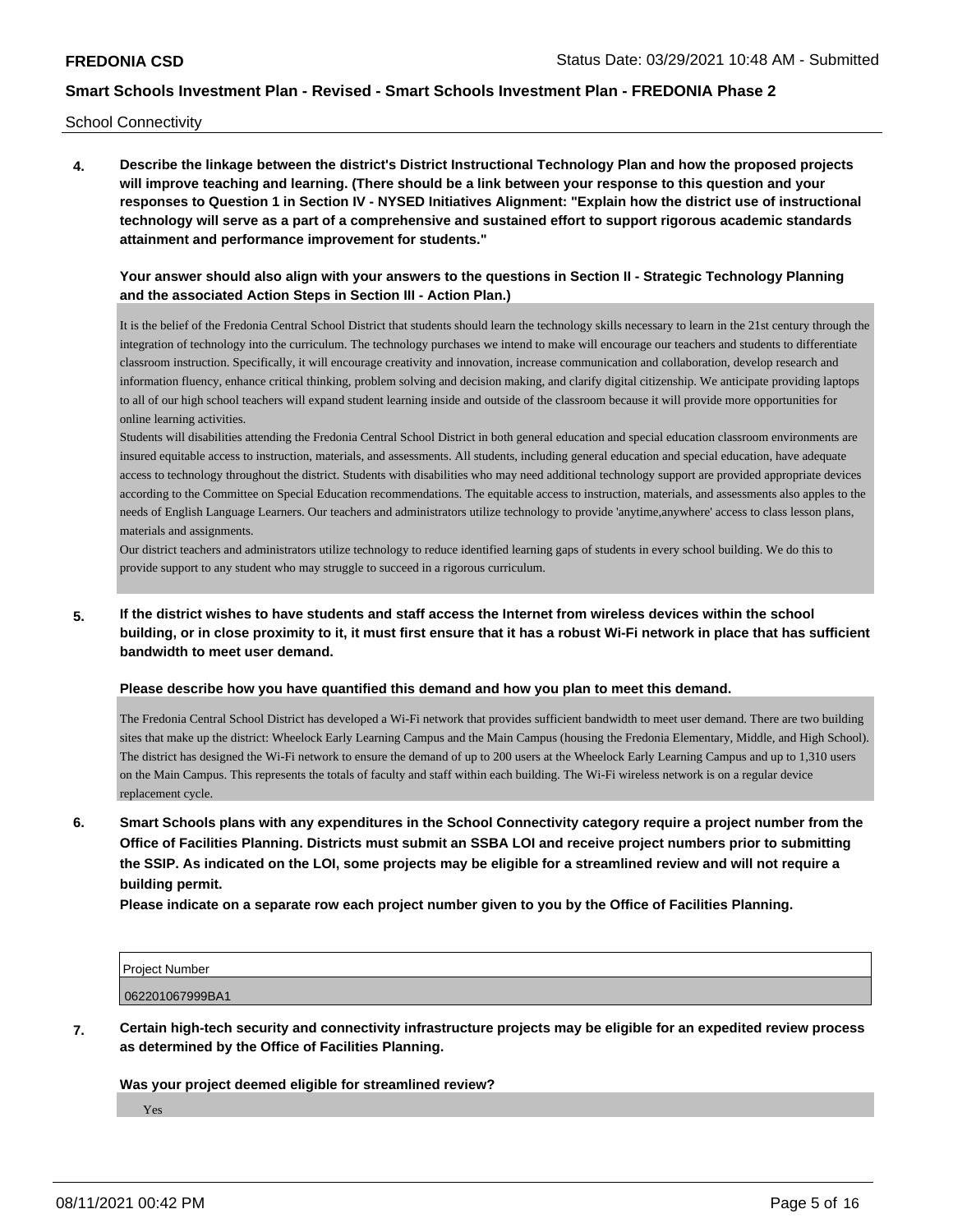School Connectivity

**7a. Districts that choose the Streamlined Review Process will be required to certify that they have reviewed all installations with their licensed architect or engineer of record and provide that person's name and license number. The licensed professional must review the products and proposed method of installation prior to implementation and review the work during and after completion in order to affirm that the work was codecompliant, if requested.**

 $\boxtimes$  I certify that I have reviewed all installations with a licensed architect or engineer of record.

**8. Include the name and license number of the architect or engineer of record.**

| Name                                           | <b>ILicense Number</b> |
|------------------------------------------------|------------------------|
| Shawn Wright of Young and Wright Architectural | 29492                  |

### **9. Public Expenditures – Loanable (Counts toward the nonpublic loan calculation)**

|                                                                                       |                                          | Response) | Response)<br>0.00 |                   |
|---------------------------------------------------------------------------------------|------------------------------------------|-----------|-------------------|-------------------|
| (No Response)                                                                         | (No Response)                            | (No       | l (No             | 0.00              |
| Select the allowable expenditure type.<br>Repeat to add another item under each type. | <b>PUBLIC</b> Items to be<br>l Purchased | Quantity  | Cost Per Item     | <b>Total Cost</b> |

### **10. Public Expenditures – Non-Loanable (Does not count toward nonpublic loan calculation)**

| Select the allowable expenditure | <b>PUBLIC</b> Items to be purchased                       | Quantity | Cost per Item | <b>Total Cost</b> |
|----------------------------------|-----------------------------------------------------------|----------|---------------|-------------------|
| type.                            |                                                           |          |               |                   |
| Repeat to add another item under |                                                           |          |               |                   |
| each type.                       |                                                           |          |               |                   |
| Network/Access Costs             | <b>UPS Battery Backup</b>                                 | 23       | 1,799.00      | 41,377.00         |
| <b>Professional Services</b>     | <b>On-site Technical Subcontracted</b><br><b>Services</b> |          | 19,500.00     | 19,500.00         |
|                                  |                                                           | 24       | 21,299.00     | 60,877            |

#### **11. Final 2014-15 BEDS Enrollment to calculate Nonpublic Sharing Requirement (no changes allowed.)**

|            | l Public Enrollment | Nonpublic Enrollment | <b>Total Enrollment</b> | l Nonpublic Percentage |
|------------|---------------------|----------------------|-------------------------|------------------------|
| Enrollment | .492                |                      | .492.00                 | 0.00                   |

#### **12. Total Public Budget - Loanable (Counts toward the nonpublic loan calculation)**

|                                                  | Public Allocations | <b>Estimated Nonpublic Loan</b><br>Amount | <b>Estimated Total Sub-Allocations</b> |
|--------------------------------------------------|--------------------|-------------------------------------------|----------------------------------------|
| Network/Access Costs                             | (No Response)      | 0.00                                      | 0.00                                   |
| School Internal Connections and   <br>Components | (No Response)      | 0.00                                      | 0.00                                   |
| Other                                            | (No Response)      | 0.00                                      | 0.00                                   |
| Totals:                                          | 0.00               |                                           |                                        |

**13. Total Public Budget – Non-Loanable (Does not count toward the nonpublic loan calculation)**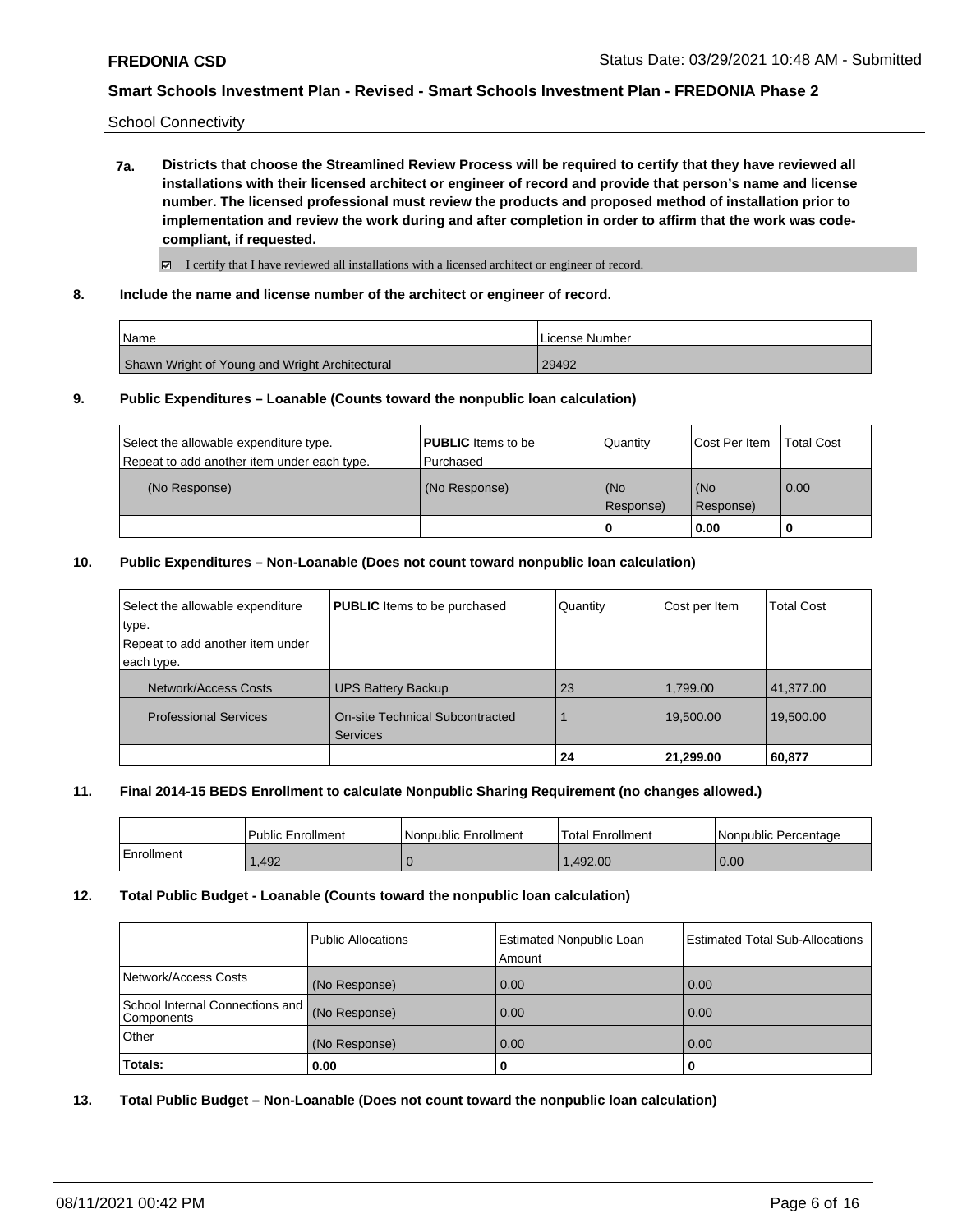School Connectivity

|                                            | lSub-<br><b>Allocation</b> |
|--------------------------------------------|----------------------------|
| Network/Access Costs                       | 41,377.00                  |
| <b>Outside Plant Costs</b>                 | (No Response)              |
| School Internal Connections and Components | (No Response)              |
| <b>Professional Services</b>               | 19,500.00                  |
| Testing                                    | (No Response)              |
| <b>Other Upfront Costs</b>                 | (No Response)              |
| <b>Other Costs</b>                         | (No Response)              |
| Totals:                                    | 60,877.00                  |

## **14. School Connectivity Totals**

|                          | Total Sub-Allocations |
|--------------------------|-----------------------|
| Total Loanable Items     | 0.00                  |
| Total Non-Ioanable Items | 60,877.00             |
| <b>Totals:</b>           | 60,877                |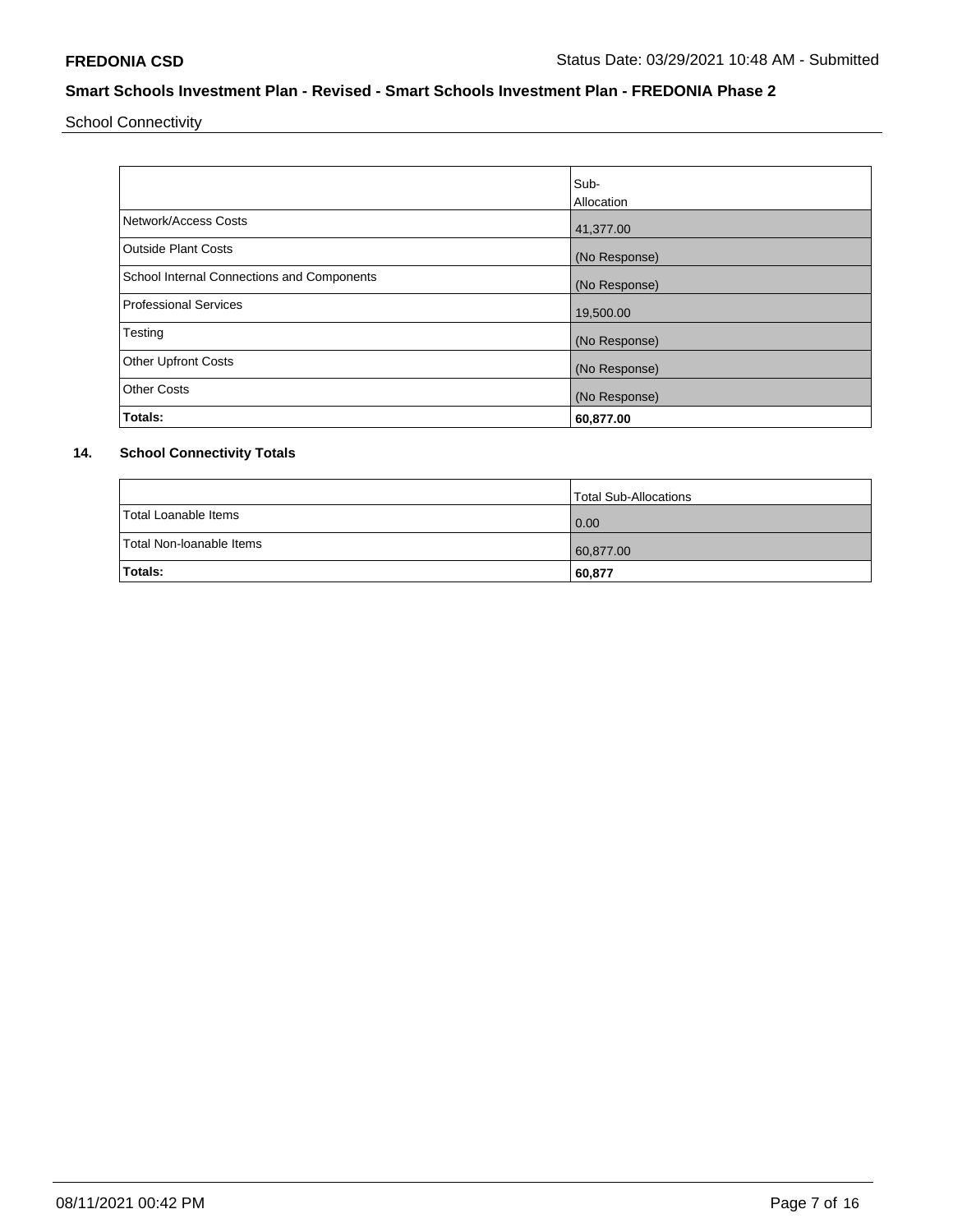Community Connectivity (Broadband and Wireless)

**1. Describe how you intend to use Smart Schools Bond Act funds for high-speed broadband and/or wireless connectivity projects in the community.**

(No Response)

**2. Please describe how the proposed project(s) will promote student achievement and increase student and/or staff access to the Internet in a manner that enhances student learning and/or instruction outside of the school day and/or school building.**

(No Response)

**3. Community connectivity projects must comply with all the necessary local building codes and regulations (building and related permits are not required prior to plan submission).**

 $\Box$  I certify that we will comply with all the necessary local building codes and regulations.

**4. Please describe the physical location of the proposed investment.**

(No Response)

**5. Please provide the initial list of partners participating in the Community Connectivity Broadband Project, along with their Federal Tax Identification (Employer Identification) number.**

| <b>Project Partners</b> | l Federal ID # |
|-------------------------|----------------|
| (No Response)           | (No Response)  |

**6. Please detail the type, quantity, per unit cost and total cost of the eligible items under each sub-category.**

| Select the allowable expenditure | Item to be purchased | Quantity      | Cost per Item | <b>Total Cost</b> |
|----------------------------------|----------------------|---------------|---------------|-------------------|
| type.                            |                      |               |               |                   |
| Repeat to add another item under |                      |               |               |                   |
| each type.                       |                      |               |               |                   |
| (No Response)                    | (No Response)        | (No Response) | (No Response) | 0.00              |
|                                  |                      | o             | 0.00          |                   |

**7. If you are submitting an allocation for Community Connectivity, complete this table.**

**Note that the calculated Total at the bottom of the table must equal the Total allocation for this category that you entered in the SSIP Overview overall budget.**

|                                    | Sub-Allocation |
|------------------------------------|----------------|
| Network/Access Costs               | (No Response)  |
| <b>Outside Plant Costs</b>         | (No Response)  |
| <b>Tower Costs</b>                 | (No Response)  |
| <b>Customer Premises Equipment</b> | (No Response)  |
| <b>Professional Services</b>       | (No Response)  |
| Testing                            | (No Response)  |
| <b>Other Upfront Costs</b>         | (No Response)  |
| <b>Other Costs</b>                 | (No Response)  |
| Totals:                            | 0.00           |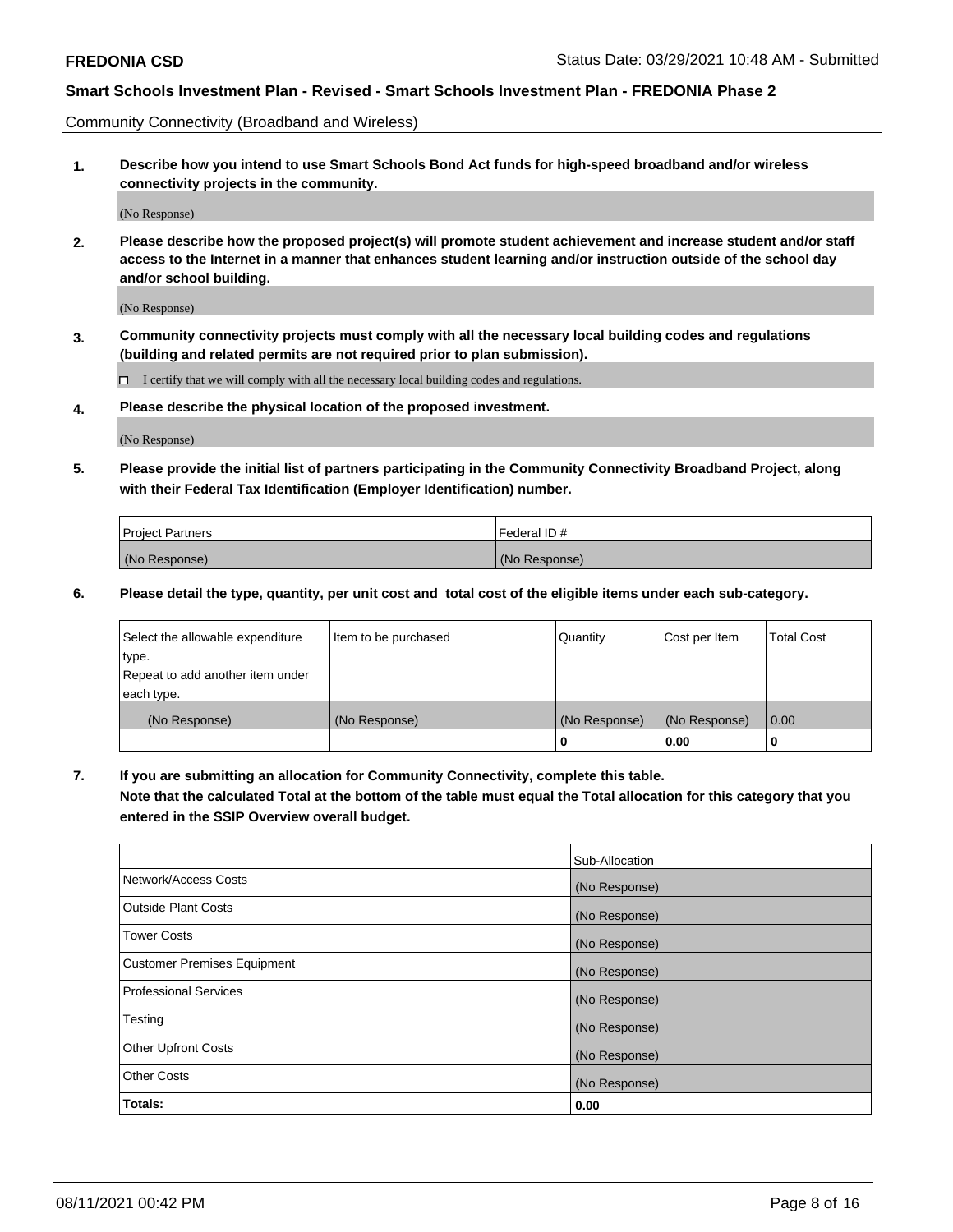#### Classroom Learning Technology

**1. In order for students and faculty to receive the maximum benefit from the technology made available under the Smart Schools Bond Act, their school buildings must possess sufficient connectivity infrastructure to ensure that devices can be used during the school day. Smart Schools Investment Plans must demonstrate that sufficient infrastructure that meets the Federal Communications Commission's 100 Mbps per 1,000 students standard currently exists in the buildings where new devices will be deployed, or is a planned use of a portion of Smart Schools Bond Act funds, or is under development through another funding source. Smart Schools Bond Act funds used for technology infrastructure or classroom technology investments must increase the number of school buildings that meet or exceed the minimum speed standard of 100 Mbps per 1,000 students and staff within 12 months. This standard may be met on either a contracted 24/7 firm service or a "burstable" capability. If the standard is met under the burstable criteria, it must be:**

**1. Specifically codified in a service contract with a provider, and**

**2. Guaranteed to be available to all students and devices as needed, particularly during periods of high demand, such as computer-based testing (CBT) periods.**

**Please describe how your district already meets or is planning to meet this standard within 12 months of plan submission.**

The Fredonia Central School District currently possesses sufficient connectivity infrastructure ensuring all devices can be used during the school day. The district's infrastructure meets the Federal Communications Commission's 100 Mbps per 1,000 students standard. We currently have a one gigabit internet service provided by the Western New York Regional Information Center which exceeds the Smart Schools Bond Act requirement.

- **1a. If a district believes that it will be impossible to meet this standard within 12 months, it may apply for a waiver of this requirement, as described on the Smart Schools website. The waiver must be filed and approved by SED prior to submitting this survey.**
	- By checking this box, you are certifying that the school district has an approved waiver of this requirement on file with the New York State Education Department.
- **2. Connectivity Speed Calculator (Required). If the district currently meets the required speed, enter "Currently Met" in the last box: Expected Date When Required Speed Will be Met.**

|                  | l Number of<br>Students | Required Speed<br>lin Mbps | Current Speed in Expected Speed<br><b>Mbps</b> | Ito be Attained  | Expected Date<br>When Reauired |
|------------------|-------------------------|----------------------------|------------------------------------------------|------------------|--------------------------------|
|                  |                         |                            |                                                | Within 12 Months | Speed Will be Met              |
| Calculated Speed | .492                    | 149.20                     | 1000                                           | 1000             | <b>Currently Met</b>           |

**3. If the district wishes to have students and staff access the Internet from wireless devices within the school building, or in close proximity to it, it must first ensure that it has a robust Wi-Fi network in place that has sufficient bandwidth to meet user demand.**

**Please describe how you have quantified this demand and how you plan to meet this demand.**

The Fredonia Central School District has developed a Wi-Fi network that provides sufficient bandwidth to meet user demand. There are two building sites that make up the district: Wheelock Early Learning Campus and the Main Campus (housing the Fredonia Elementary, Middle, and High School). The district has designed the Wi-Fi network to ensure the demand of up to 200 users at the Wheelock Early Learning Campus and up to 1,310 users on the Main Campus. This represents the totals of faculty and staff within each building. The Wi-Fi wireless network is on a regular device replacement cycle.

**4. All New York State public school districts are required to complete and submit an Instructional Technology Plan survey to the New York State Education Department in compliance with Section 753 of the Education Law and per Part 100.12 of the Commissioner's Regulations.**

**Districts that include educational technology purchases as part of their Smart Schools Investment Plan must have a submitted and approved Instructional Technology Plan survey on file with the New York State Education Department.**

By checking this box, you are certifying that the school district has an approved Instructional Technology Plan survey on file with the New York State Education Department.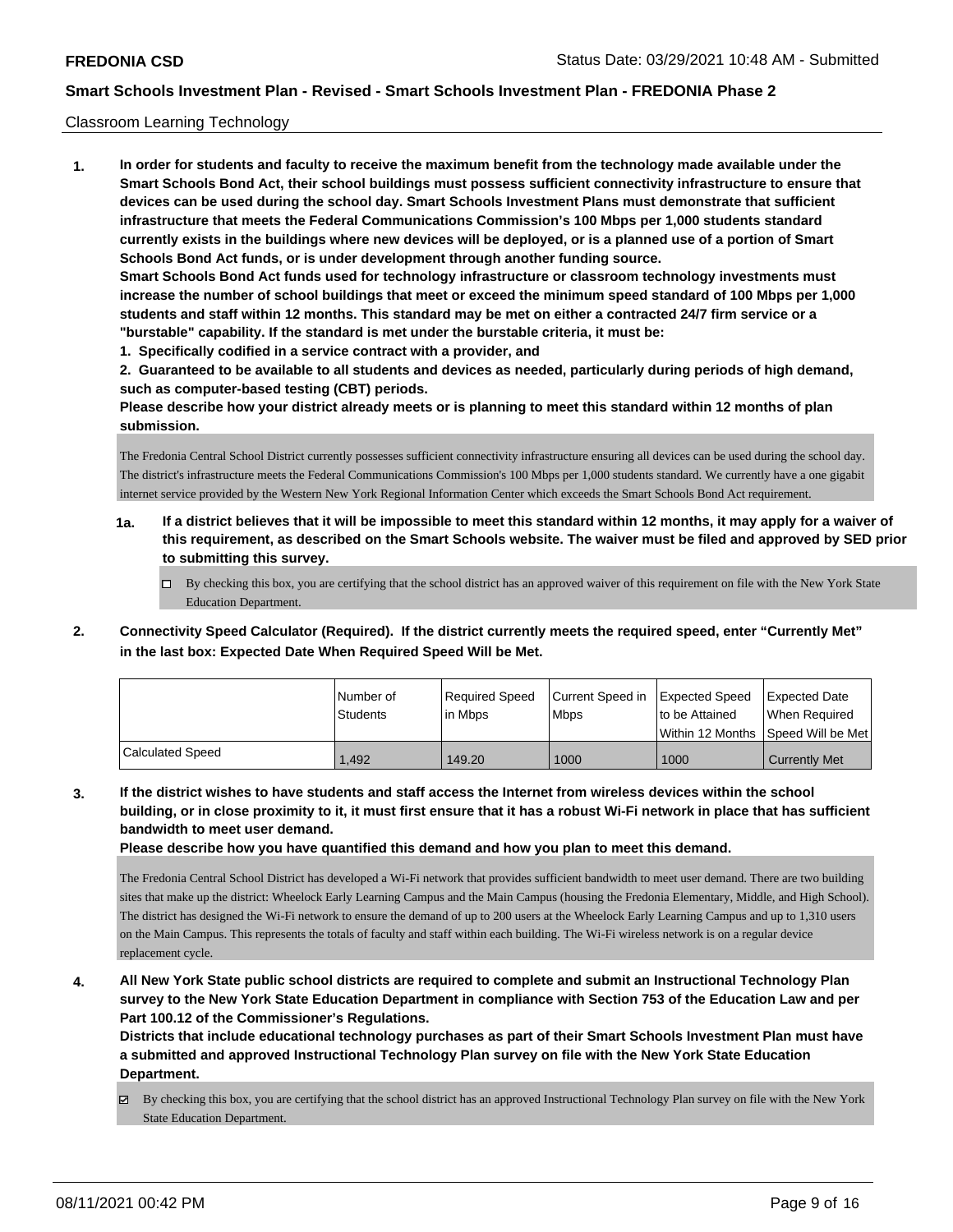#### Classroom Learning Technology

**5. Describe the devices you intend to purchase and their compatibility with existing or planned platforms or systems. Specifically address the adequacy of each facility's electrical, HVAC and other infrastructure necessary to install and support the operation of the planned technology.**

We intend to equip our high school instructional classrooms with similar technology. All of the technology that we intend to install has been piloted to ensure that it is compatible with our existing systems.

All classrooms will be provided with a Cleartouch Interactive Flat Panel. This interactive board will allow teachers the ability to display instructional lessons and provide them with an interactive device to use with students. All high school teachers will be provided with a Dell Education Notebook (PC laptop), a separate monitor and docking station. This will allow all of our high school teachers to have a mobile device to move from room to room, yet also enable them to have the functionality of a traditional desktop for their classroom. We also intend to purchase Optiplex 5060 Education Desktops (PC desktops), Apple MacBook Pros, and Apple iMacs. These devices will replace existing equipment currently assigned to specialty computer labs (an engineering and video production lab).

The elementary school will see the addition of classroom document cameras. We also want to purchase and install Top Cap Audio Speakers in classrooms where students need specific audio assistance.

#### **6. Describe how the proposed technology purchases will:**

- **> enhance differentiated instruction;**
- **> expand student learning inside and outside the classroom;**
- **> benefit students with disabilities and English language learners; and**
- **> contribute to the reduction of other learning gaps that have been identified within the district.**

**The expectation is that districts will place a priority on addressing the needs of students who struggle to succeed in a rigorous curriculum. Responses in this section should specifically address this concern and align with the district's Instructional Technology Plan (in particular Question 2 of E. Curriculum and Instruction: "Does the district's instructional technology plan address the needs of students with disabilities to ensure equitable access to instruction, materials and assessments?" and Question 3 of the same section: "Does the district's instructional technology plan address the provision of assistive technology specifically for students with disabilities to ensure access to and participation in the general curriculum?")**

**In addition, describe how the district ensures equitable access to instruction, materials and assessments and participation in the general curriculum for both SWD and English Language Learners/Multilingual Learners (ELL/MLL) students.**

# **Please note: If this plan has been identified as a Remote Learning Plan to be submitted and reviewed on an expedited basis, the district should explain how this plan will facilitate remote and hybrid learning, in lieu of responding to the question above.**

It is the belief of the Fredonia Central School District that students should learn the technology skills necessary to learn in the 21st century through the integration of technology into the curriculum. The technology purchases we intend to make will encourage our teachers and students to differentiate classroom instruction. Specifically, it will encourage creativity and innovation, increase communication and collaboration, develop research and information fluency, enhance critical thinking, problem solving and decision making, and clarify digital citizenship. We anticipate providing laptops to all of our high school teachers will expand student learning inside and outside of the classroom because it will provide more opportunities for online learning activities.

Students will disabilities attending the Fredonia Central School District in both general education and special education classroom environments are insured equitable access to instruction, materials, and assessments. All students, including general education and special education, have adequate access to technology throughout the district. Students with disabilities who may need additional technology support are provided appropriate devices according to the Committee on Special Education recommendations. The equitable access to instruction, materials, and assessments also apples to the needs of English Language Learners. Our teachers and administrators utilize technology to provide 'anytime,anywhere' access to class lesson plans, materials and assignments.

Our district teachers and administrators utilize technology to reduce identified learning gaps of students in every school building. We do this to provide support to any student who may struggle to succeed in a rigorous curriculum.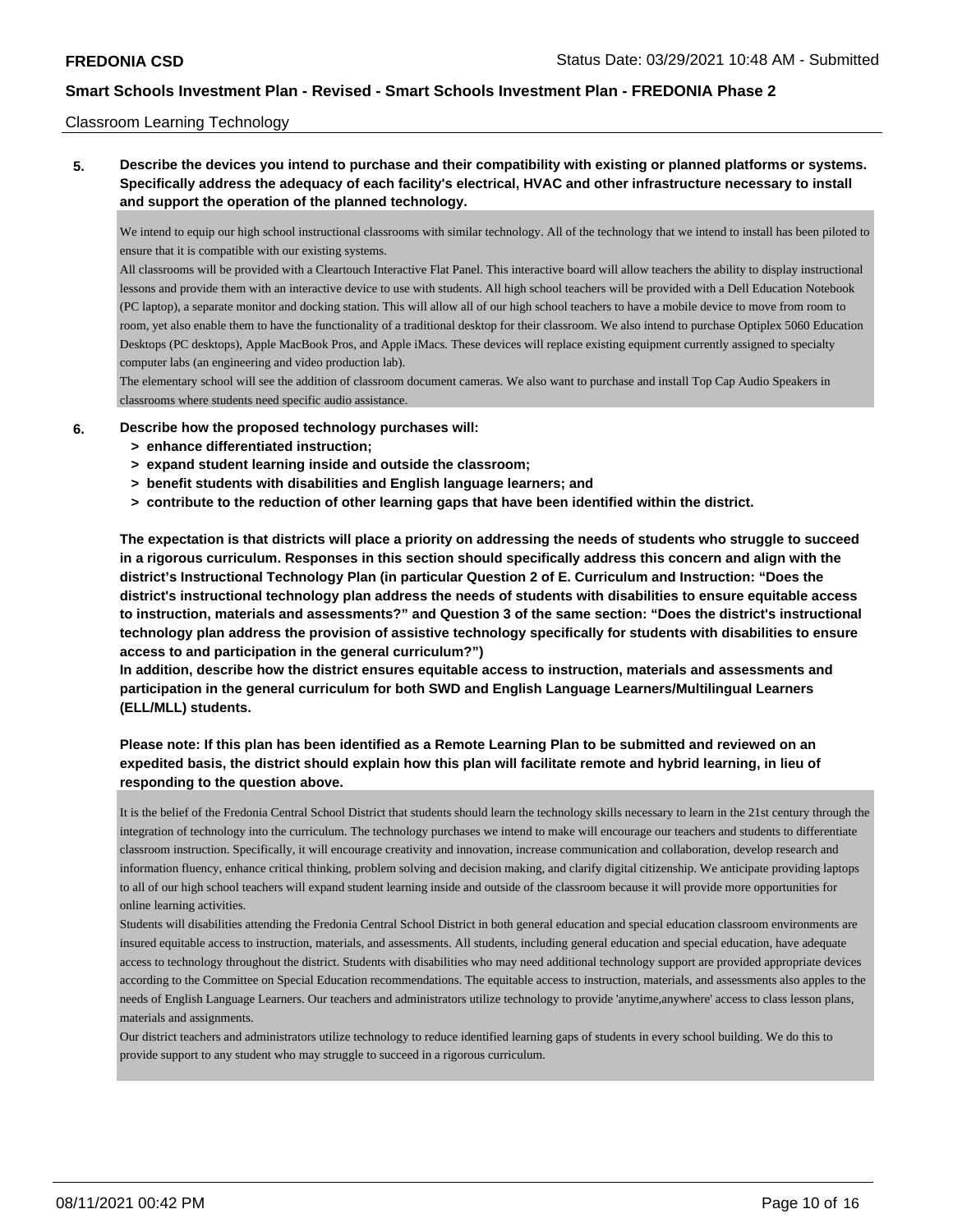#### Classroom Learning Technology

# **7. Where appropriate, describe how the proposed technology purchases will enhance ongoing communication with parents and other stakeholders and help the district facilitate technology-based regional partnerships, including distance learning and other efforts.**

The proposed purchases will enhance ongoing communication with parents and other stakeholders in a number of ways. The high school faculty currently have a variety of computer devices in their classrooms of varying ages. Providing a standard device to all teachers will give everyone a reliable method of communication with parents. We anticipate all of our teachers will use our student management system's online guidebook to regularly connect with both students and parents. In addition, having a reliable device will also enable our teachers to greater utilize the available communication tools in the Google G Suite.

The proposed purchases of the interactive boards will also encourage greater regional partnerships with local school districts and other national organizations. We anticipate teachers using the interactive boards to take students on virtual tours of museums and historical sites. We also see our teachers using the devices to connect with their colleagues in other districts to work on common curriculum and instruction initiatives. Our district has hosted a regional inservice day for the last two years that has included three neighboring districts. We now will have the technology to reliably connect remotely with all of them.

**8. Describe the district's plan to provide professional development to ensure that administrators, teachers and staff can employ the technology purchased to enhance instruction successfully.**

**Note: This response should be aligned and expanded upon in accordance with your district's response to Question 1 of F. Professional Development of your Instructional Technology Plan: "Please provide a summary of professional development offered to teachers and staff, for the time period covered by this plan, to support technology to enhance teaching and learning. Please include topics, audience and method of delivery within your summary."**

**Please note: If this plan has been identified as a Remote Learning Plan to be submitted and reviewed on an expedited basis, the district should provide a statement confirming that the district has provided or will provide professional development on these devices to its staff, in lieu of responding to the question above.**

The Fredonia Central School District will provide professional development opportunities for every district employee to continue to acquire the knowledge and skills necessary for educating students. All teachers in the district, regardless of their certification type, will be involved in professional development activities, including planning, delivery, application and/or evaluation of professional development activities, for a minimum of forty hours per year. This average reflects the five inservice days that are mandatory for all staff.

The Fredonia Central School District recognizes that professional development must be continuous and ongoing to effect systemic change. The Fredonia Central School Board of Education, administration, Site-Base Teams, and Instructional Leaders collaborate to identify areas of need and to create specific curricular goals. The professional development plan is reviewed on an annual basis to reflect the changing needs of the students of the Fredonia Central School District.

The Fredonia Central School District uses many internal and external resources to help meet its professional development goals. The fiscal resources include the Federal Title Grant, the IDEA grants, and local district funds. Staff resources include Instructional Leaders, a Mentor Coordinator and Mentor Teachers, and Turnkey trainers. Service providers include the State University of New York at Fredonia (SUNY Fredonia), the Jamestown Community College (JCC), Erie 1 BOCES and Erie 2 Chautauqua-Cattaraugus BOCES.

- **9. Districts must contact one of the SUNY/CUNY teacher preparation programs listed on the document on the left side of the page that supplies the largest number of the district's new teachers to request advice on innovative uses and best practices at the intersection of pedagogy and educational technology.**
	- By checking this box, you certify that you have contacted the SUNY/CUNY teacher preparation program that supplies the largest number of your new teachers to request advice on these issues.

#### **9a. Please enter the name of the SUNY or CUNY Institution that you contacted.**

State University of New York at Fredonia (SUNY Fredonia)

**9b. Enter the primary Institution phone number.**

716-673-3311

**9c. Enter the name of the contact person with whom you consulted and/or will be collaborating with on innovative uses of technology and best practices.**

Dr. Christine Givner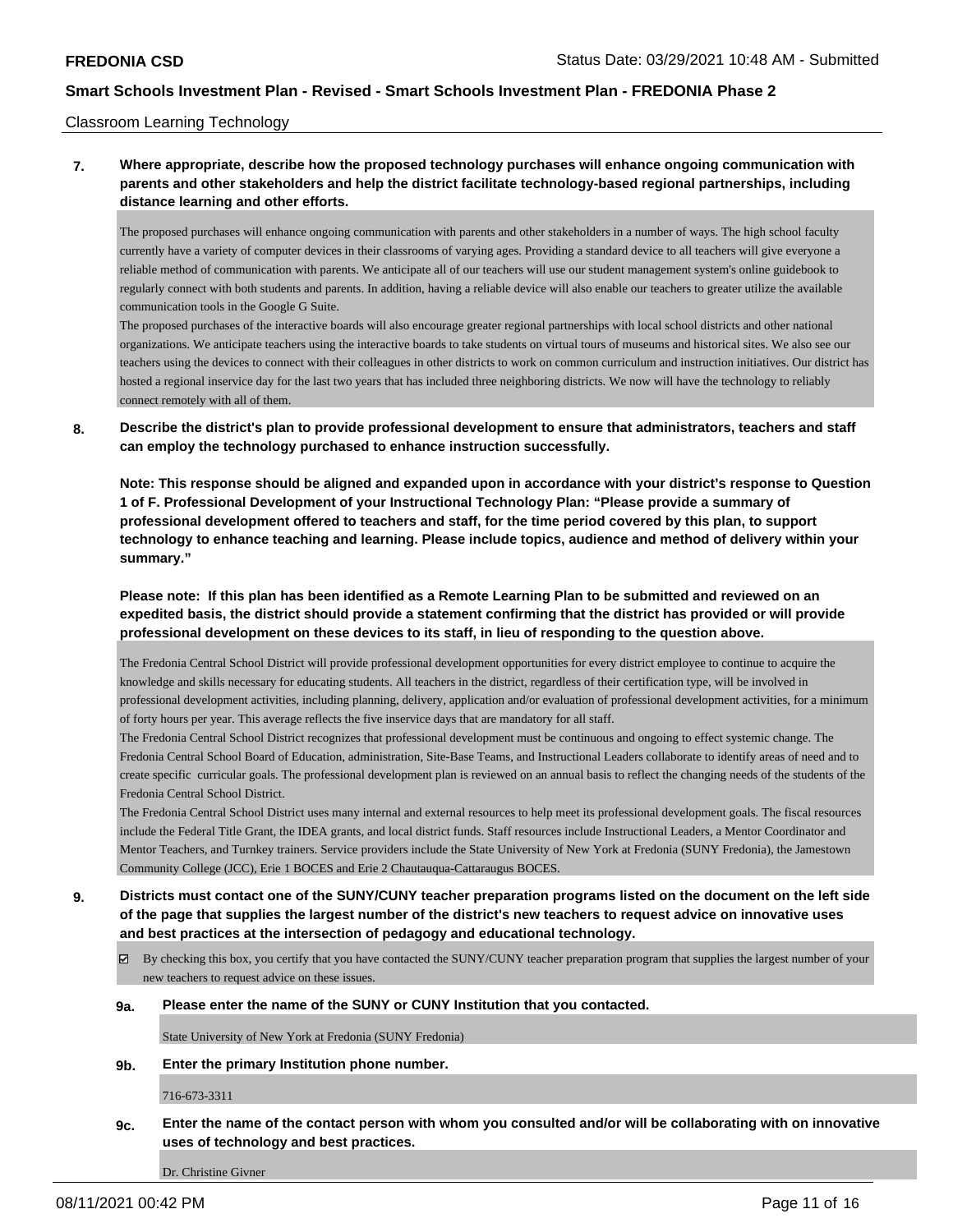#### Classroom Learning Technology

**10. To ensure the sustainability of technology purchases made with Smart Schools funds, districts must demonstrate a long-term plan to maintain and replace technology purchases supported by Smart Schools Bond Act funds. This sustainability plan shall demonstrate a district's capacity to support recurring costs of use that are ineligible for Smart Schools Bond Act funding such as device maintenance, technical support, Internet and wireless fees, maintenance of hotspots, staff professional development, building maintenance and the replacement of incidental items. Further, such a sustainability plan shall include a long-term plan for the replacement of purchased devices and equipment at the end of their useful life with other funding sources.**

 $\boxtimes$  By checking this box, you certify that the district has a sustainability plan as described above.

**11. Districts must ensure that devices purchased with Smart Schools Bond funds will be distributed, prepared for use, maintained and supported appropriately. Districts must maintain detailed device inventories in accordance with generally accepted accounting principles.**

By checking this box, you certify that the district has a distribution and inventory management plan and system in place.

#### **12. Please detail the type, quantity, per unit cost and total cost of the eligible items under each sub-category.**

| Select the allowable expenditure | Item to be Purchased                   | Quantity       | Cost per Item | <b>Total Cost</b> |
|----------------------------------|----------------------------------------|----------------|---------------|-------------------|
| type.                            |                                        |                |               |                   |
| Repeat to add another item under |                                        |                |               |                   |
| each type.                       |                                        |                |               |                   |
| <b>Laptop Computers</b>          | <b>Dell Education Notebook</b>         | 45             | 497.00        | 22,365.00         |
| <b>Other Costs</b>               | <b>Dell Monitors</b>                   | 73             | 129.00        | 9,417.00          |
| <b>Other Costs</b>               | Dell Dock WD Docking Station           | 45             | 239.00        | 10,755.00         |
| <b>Desktop Computers</b>         | <b>Optiplex 5060 Education Desktop</b> | 28             | 575.00        | 16.100.00         |
| <b>Laptop Computers</b>          | Apple Macbook Pro                      | 6              | 1.299.00      | 7,794.00          |
| <b>Desktop Computers</b>         | Apple iMac                             | 8              | 1,306.00      | 10,448.00         |
| <b>Desktop Computers</b>         | Apple <i>iMac</i>                      | $\overline{4}$ | 2,011.00      | 8,044.00          |
| Interactive Whiteboards          | Cleartouch 6000 Interactive Flat Panel | 39             | 3,278.00      | 127,842.00        |
| <b>Other Costs</b>               | Diversitrack Flat Panel Mount          | 39             | 584.00        | 22,776.00         |
| <b>Other Costs</b>               | <b>Document Cameras</b>                | 22             | 260.00        | 5,720.00          |
| <b>Other Costs</b>               | <b>Top Cap Audio Speakers</b>          | 5              | 1,475.00      | 7,375.00          |
|                                  |                                        | 314            | 11,653.00     | 248,636           |

#### **13. Final 2014-15 BEDS Enrollment to calculate Nonpublic Sharing Requirement (no changes allowed.)**

|            | l Public Enrollment | l Nonpublic Enrollment | <b>Total Enrollment</b> | Nonpublic<br>Percentage |
|------------|---------------------|------------------------|-------------------------|-------------------------|
| Enrollment | .492                |                        | .492.00                 | 0.00                    |

### **14. If you are submitting an allocation for Classroom Learning Technology complete this table.**

|                          | Public School Sub-Allocation | <b>Estimated Nonpublic Loan</b><br>Amount<br>(Based on Percentage Above) | Estimated Total Public and<br>Nonpublic Sub-Allocation |
|--------------------------|------------------------------|--------------------------------------------------------------------------|--------------------------------------------------------|
| Interactive Whiteboards  | 127,842.00                   | 0.00                                                                     | 127,842.00                                             |
| <b>Computer Servers</b>  | 0.00                         | 0.00                                                                     | 0.00                                                   |
| <b>Desktop Computers</b> | 34,592.00                    | 0.00                                                                     | 34,592.00                                              |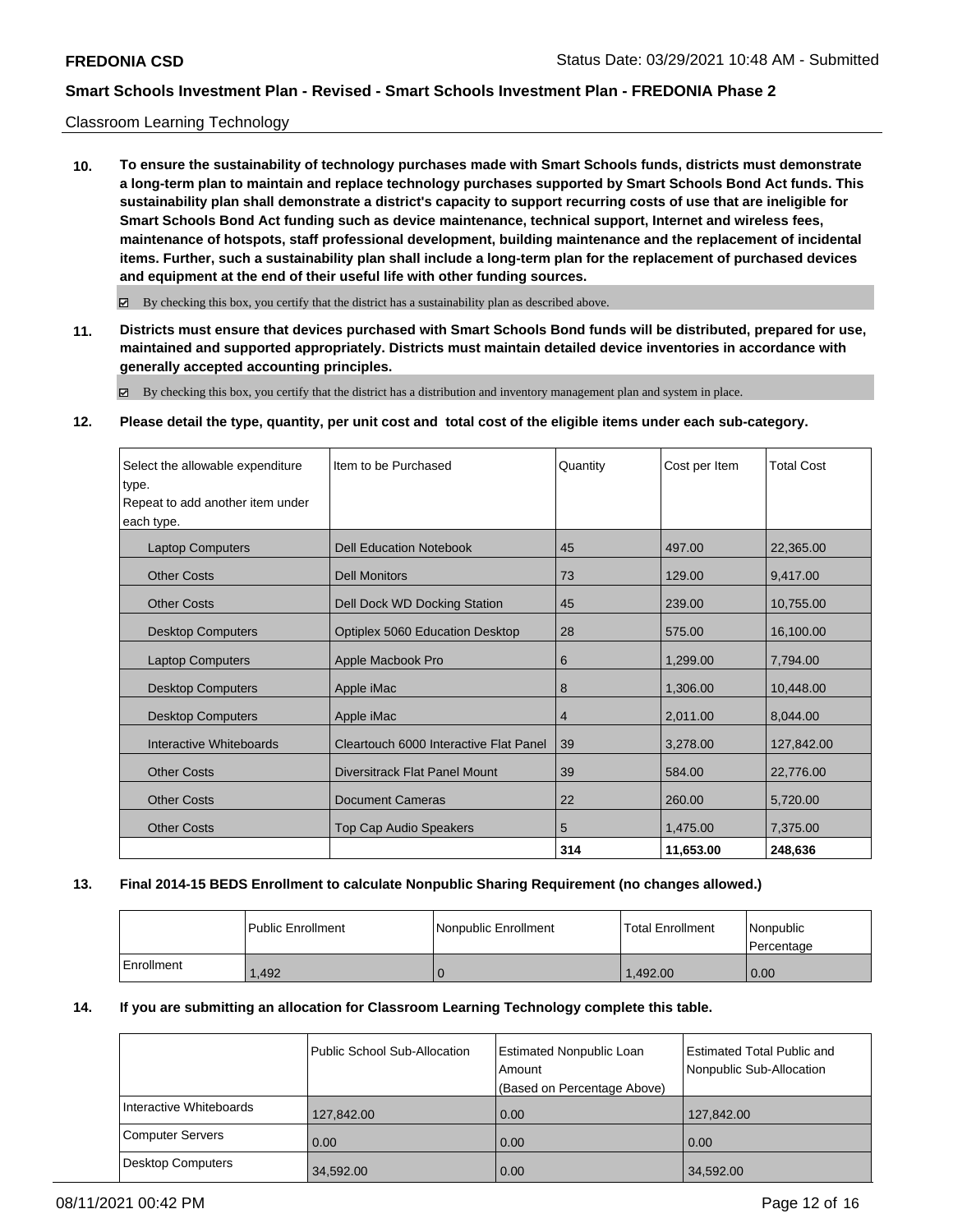Classroom Learning Technology

|                         | Public School Sub-Allocation | <b>Estimated Nonpublic Loan</b><br>Amount<br>(Based on Percentage Above) | <b>Estimated Total Public and</b><br>Nonpublic Sub-Allocation |
|-------------------------|------------------------------|--------------------------------------------------------------------------|---------------------------------------------------------------|
| <b>Laptop Computers</b> | 30,159.00                    | 0.00                                                                     | 30,159.00                                                     |
| <b>Tablet Computers</b> | 0.00                         | 0.00                                                                     | 0.00                                                          |
| <b>Other Costs</b>      | 56,043.00                    | 0.00                                                                     | 56,043.00                                                     |
| Totals:                 | 248,636.00                   | υ                                                                        | 248,636                                                       |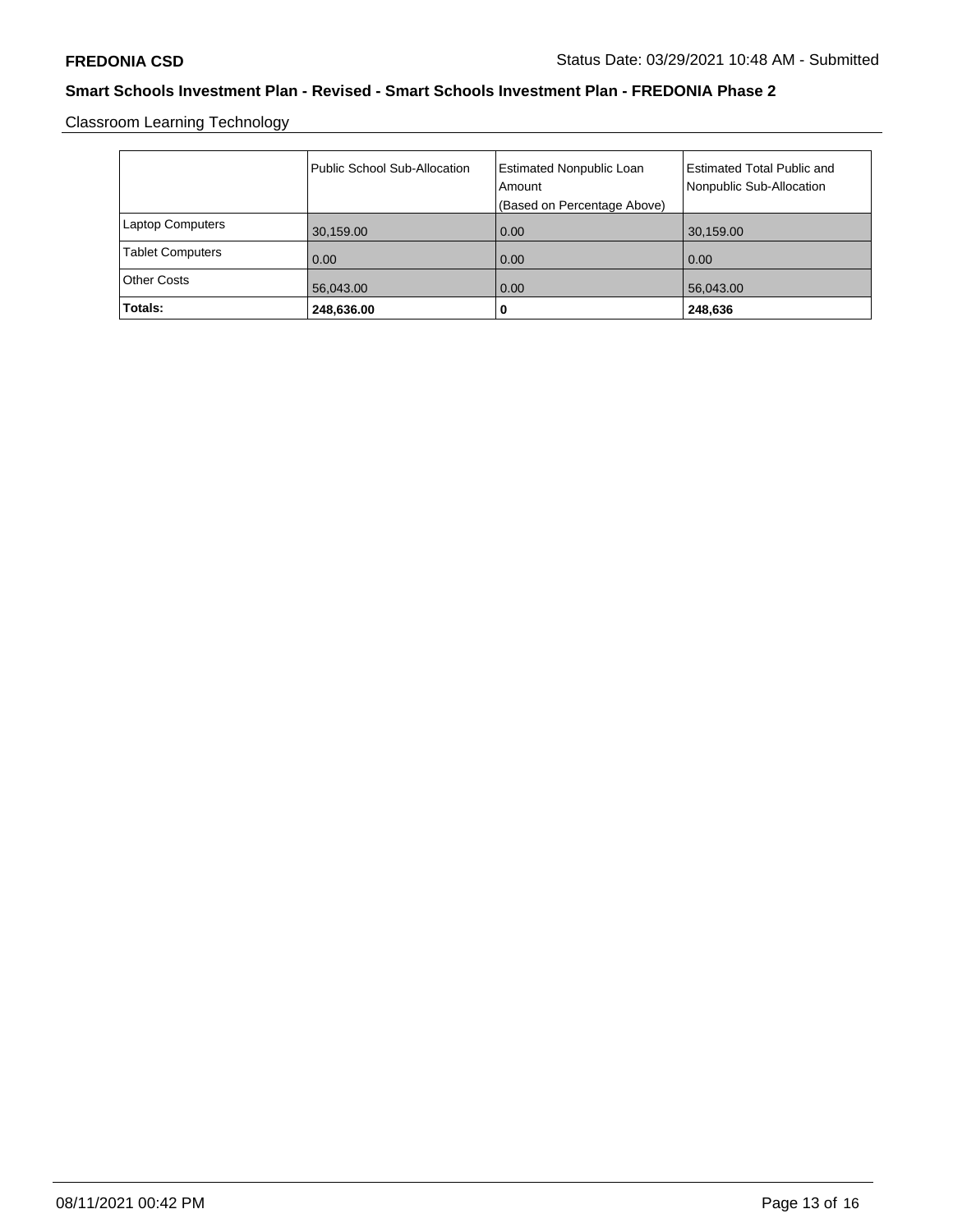#### Pre-Kindergarten Classrooms

**1. Provide information regarding how and where the district is currently serving pre-kindergarten students and justify the need for additional space with enrollment projections over 3 years.**

(No Response)

- **2. Describe the district's plan to construct, enhance or modernize education facilities to accommodate prekindergarten programs. Such plans must include:**
	- **Specific descriptions of what the district intends to do to each space;**
	- **An affirmation that new pre-kindergarten classrooms will contain a minimum of 900 square feet per classroom;**
	- **The number of classrooms involved;**
	- **The approximate construction costs per classroom; and**
	- **Confirmation that the space is district-owned or has a long-term lease that exceeds the probable useful life of the improvements.**

(No Response)

**3. Smart Schools Bond Act funds may only be used for capital construction costs. Describe the type and amount of additional funds that will be required to support ineligible ongoing costs (e.g. instruction, supplies) associated with any additional pre-kindergarten classrooms that the district plans to add.**

(No Response)

**4. All plans and specifications for the erection, repair, enlargement or remodeling of school buildings in any public school district in the State must be reviewed and approved by the Commissioner. Districts that plan capital projects using their Smart Schools Bond Act funds will undergo a Preliminary Review Process by the Office of Facilities Planning.**

**Please indicate on a separate row each project number given to you by the Office of Facilities Planning.**

| Project Number |  |
|----------------|--|
| (No Response)  |  |
|                |  |

**5. Please detail the type, quantity, per unit cost and total cost of the eligible items under each sub-category.**

| Select the allowable expenditure | Item to be purchased | Quantity      | Cost per Item | <b>Total Cost</b> |
|----------------------------------|----------------------|---------------|---------------|-------------------|
| type.                            |                      |               |               |                   |
| Repeat to add another item under |                      |               |               |                   |
| each type.                       |                      |               |               |                   |
| (No Response)                    | (No Response)        | (No Response) | (No Response) | 0.00              |
|                                  |                      | U             | 0.00          |                   |

**6. If you have made an allocation for Pre-Kindergarten Classrooms, complete this table. Note that the calculated Total at the bottom of the table must equal the Total allocation for this category that you entered in the SSIP Overview overall budget.**

|                                          | Sub-Allocation |
|------------------------------------------|----------------|
| Construct Pre-K Classrooms               | (No Response)  |
| Enhance/Modernize Educational Facilities | (No Response)  |
| <b>Other Costs</b>                       | (No Response)  |
| Totals:                                  | 0.00           |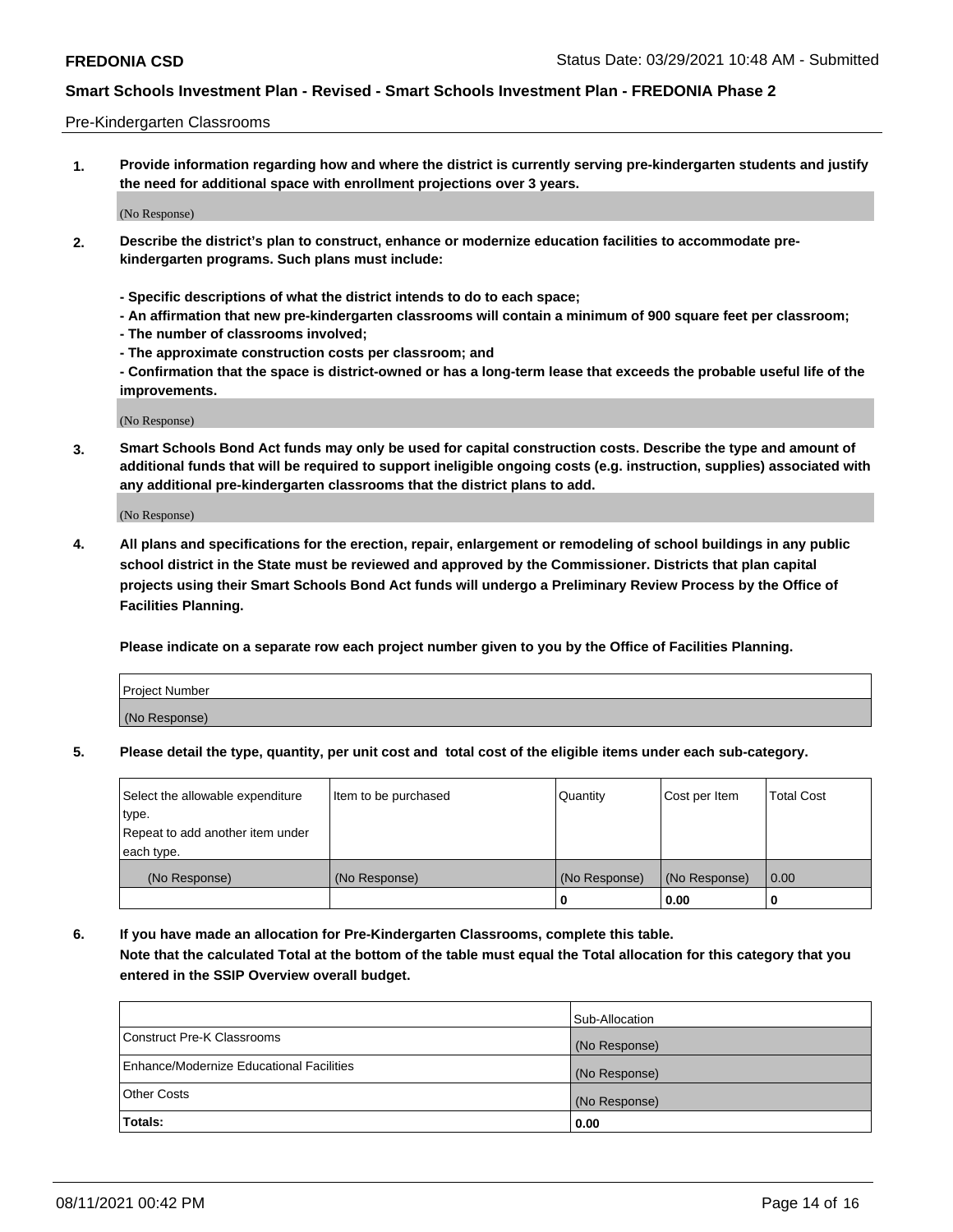Replace Transportable Classrooms

**1. Describe the district's plan to construct, enhance or modernize education facilities to provide high-quality instructional space by replacing transportable classrooms.**

(No Response)

**2. All plans and specifications for the erection, repair, enlargement or remodeling of school buildings in any public school district in the State must be reviewed and approved by the Commissioner. Districts that plan capital projects using their Smart Schools Bond Act funds will undergo a Preliminary Review Process by the Office of Facilities Planning.**

**Please indicate on a separate row each project number given to you by the Office of Facilities Planning.**

| Project Number |  |
|----------------|--|
|                |  |
|                |  |
|                |  |
| (No Response)  |  |
|                |  |
|                |  |

**3. For large projects that seek to blend Smart Schools Bond Act dollars with other funds, please note that Smart Schools Bond Act funds can be allocated on a pro rata basis depending on the number of new classrooms built that directly replace transportable classroom units.**

**If a district seeks to blend Smart Schools Bond Act dollars with other funds describe below what other funds are being used and what portion of the money will be Smart Schools Bond Act funds.**

(No Response)

**4. Please detail the type, quantity, per unit cost and total cost of the eligible items under each sub-category.**

| Select the allowable expenditure | Item to be purchased | Quantity      | Cost per Item | Total Cost |
|----------------------------------|----------------------|---------------|---------------|------------|
| ∣type.                           |                      |               |               |            |
| Repeat to add another item under |                      |               |               |            |
| each type.                       |                      |               |               |            |
| (No Response)                    | (No Response)        | (No Response) | (No Response) | 0.00       |
|                                  |                      | u             | 0.00          |            |

**5. If you have made an allocation for Replace Transportable Classrooms, complete this table. Note that the calculated Total at the bottom of the table must equal the Total allocation for this category that you entered in the SSIP Overview overall budget.**

|                                                | Sub-Allocation |
|------------------------------------------------|----------------|
| Construct New Instructional Space              | (No Response)  |
| Enhance/Modernize Existing Instructional Space | (No Response)  |
| Other Costs                                    | (No Response)  |
| Totals:                                        | 0.00           |